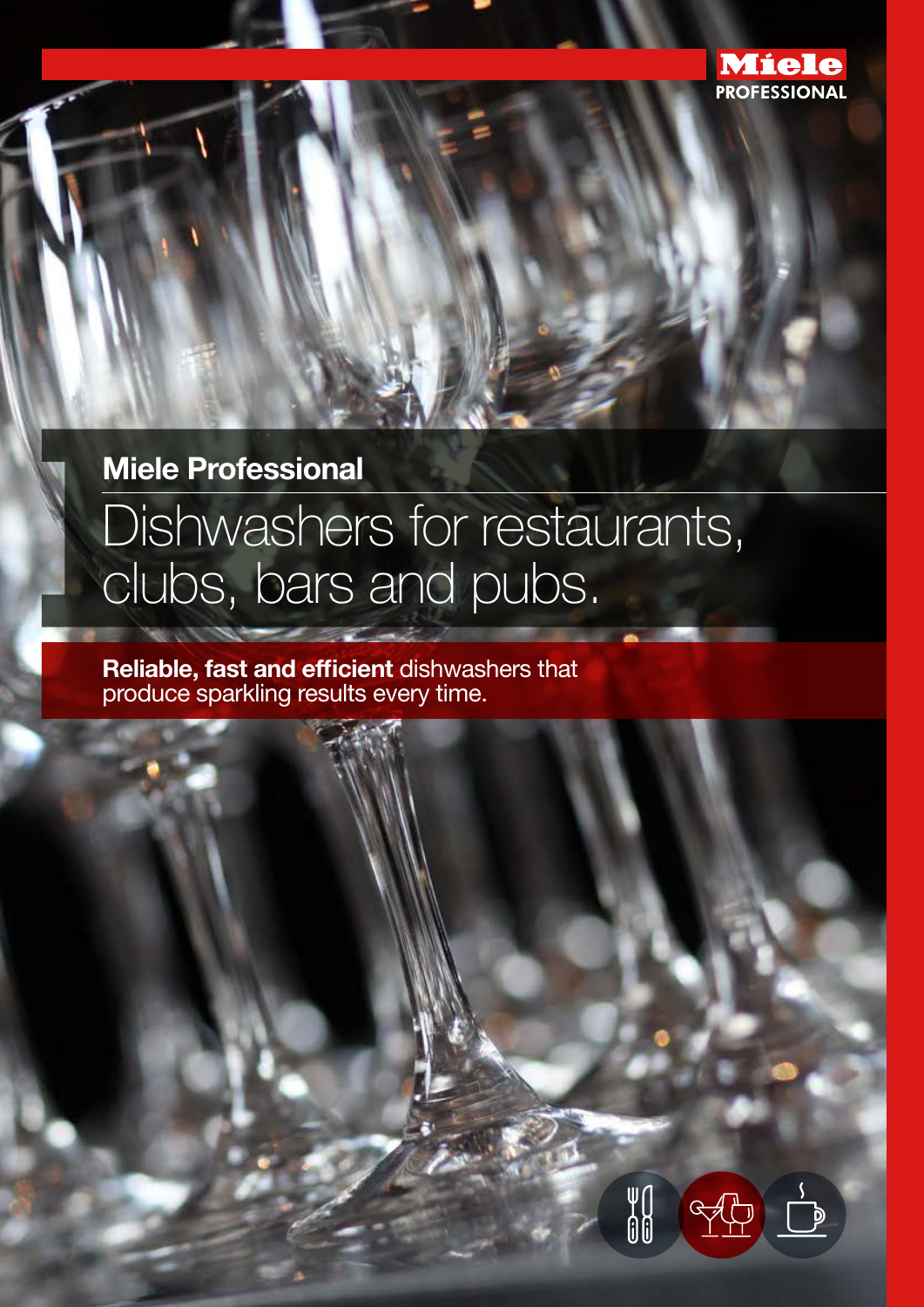

reliable freshwater and tank dishwashers **bars and restaurants of all sizes.**

For us, the new machines save around 35% on time. The secret to that are shorter cycle times in combination with automatic liquid dispensing, a connection to the hot water supply and the automatic AutoOpen door opening feature. As soon as the door opens, the load dries fast and cools down - even that saves time.

Whether you run a bar, pub, club or restaurant, one thing is guaranteed; you'll need to rely on a steady supply of glasses and crockery, especially during busy periods. No matter what size of business, these will need to be turned around fast and efficiently without any loss of quality; sparkling clean and ready for use.

From small bars and pubs through to larger clubs and restaurants the needs of a dishwasher can vary depending on the priorities of each. Miele Professional have designed a comprehensive range of freshwater and tank dishwashers designed to cope with the high demands of quality and speed that are required in the food and drink entertainment industry.

renowned food stylist and cookery school owner **since 1998, uses Miele Professional Freshwater dishwashers**





# **Introduction**

Our range of freshwater dishwashers offer wash cycles of just 5 minutes, and programmes that ensure your tableware comes out ready to put straight on the shelf or table.

Our new range of tank dishwashers are ideal for larger establishments that require a fast turnaround of glasses and crockery without compromising on the quality of the clean. With a wash cycle of just 50 seconds, our Performance model tank dishwasher can throughput an impressive 72 full baskets an hour.

> In addition, all of our freshwater and tank dishwashers have an impressive range of accessories to customise your dishwasher to exactly how you need it.

Miele's reassuring reputation for quality and reliability means that you can count on your Miele dishwasher to perform outstandingly every day, giving

you worry-free ownership for many years to come. In fact 97% of Miele owners would buy another when the time came to replace it. Luckily, that's not a decision they'll have to make very often.

**As chef I demand a lot from everyone, but even I am surprised time and time again by the immaculate results our Miele dishwasher produces.**

*Andreas Walter, Kitchen chef Beach Hotel Weisser Berg, Mardorf*

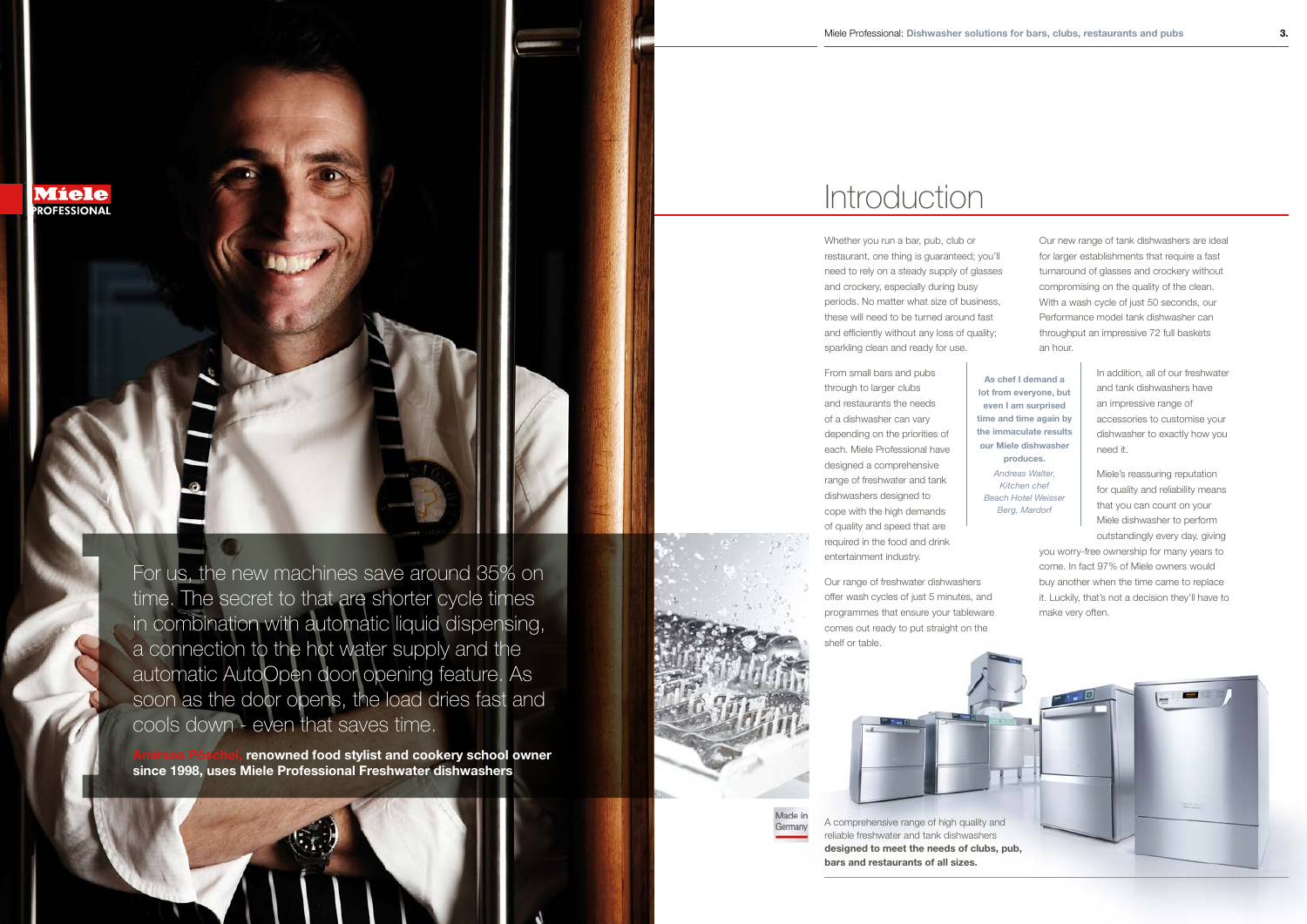From sparkling glasses to fast wash cy our range of freshwater dishwashers has everything a busy pub, club, bar or taurant needs from a hard working dishwasher.

Stylish, clever and efficient, there's a lot to like about our range of freshwate dishwashers, but it's when the work begins to pile up during busy periods that you'll truly appreciate it. Easy, stress-free operation combined with super-fast wash cycles of as low as 5 minutes, ensure your glasses and crockery are sparkling and ready to use again in no time. And with our AutoOpen feature, which opens the door at the end of a cycle to allow the contents to cool and dry quicker, they can go straight back to work even quicker.

Using our BRILLIANT model with demineralised water gives your glasses and cutlery a spotless shine, dispensing with the need to spend time polishing. The standard freshwater circulation on the range ensures a consistent was on all types of loads and with program for special glassware and a range of configurable baskets, there's nothing it can't handle Even using our freshwater dishwashers is

70 6 13 456 40 2 plates per day in our SpeedPlus cycles pe day from our freshwater

easy. With 13 programmes, simple touchand three direct-access push uttons for the most commonly used wash programmes, operating a Miele dishwasher is fuss-free.

# A fresh dishwashing solution

**SpeedPlus** 

# Freshwater dishwasher range

## **Key features:**

• Sparkling finish without polishing on BRILLIANT models • Short 5 minute cycles on SPEED models

 $\sqrt{36}$  That's the beauty of direct-access keys 1, 2 and 3, allowing key programmes to be saved. And the large display makes working with our dishwasher even simpler.

- 
- 
- Up to 40 cycles/day
- Programmable and easy to use
- Fresh water final rinse
- 
- Miele build quality and longevity
- Low long term running costs

• Configurable baskets to maximise loads



### **The range:**

PG 8055 - **Speed** PG 8056 - **Speed Plus** PG 8058 - **Brilliant**

**Ideal for:**

Small and medium bars, pubs, cafés, restaurants

and clubs

## **A dishwashing system designed to save time without compromising on results.**

range

range

programmes

rack levels for maximum capacity

| <b>Professional Freshwater models</b>             | PG 8055 Speed                | <b>PG 8056 SpeedPlus</b>     | <b>PG 8058 Brilliant</b>                                                            |
|---------------------------------------------------|------------------------------|------------------------------|-------------------------------------------------------------------------------------|
| Plate capacity (plates/hr)                        | 225                          | 456                          | 456                                                                                 |
| Shortest programme cycle (mins.)                  | 9                            | 6                            | 6                                                                                   |
| Number of programmes                              | 11                           | 13                           | 13                                                                                  |
| Water connections                                 | CW & HW, max. $65^{\circ}$ C | CW & HW, max. $65^{\circ}$ C | CW & HW, max. $65^{\circ}$ C,<br>plus demineralised water<br>for use in final rinse |
| External dimensions H/W/D (mm)                    | 820-880/598/580              | 835/598/580                  | 835/598/580                                                                         |
| Aerosol steam condenser                           |                              |                              |                                                                                     |
| Integrated water softener, max. 60 <sup>°</sup> C |                              |                              |                                                                                     |
| Electrical connection 1N AC 230V 50Hz             |                              |                              |                                                                                     |
| Total rated load (kW)                             | 5.9                          | 5.9                          | 5.9                                                                                 |
| Electrical connection 3N AC 400V 50Hz             |                              |                              |                                                                                     |
| Total rated load (kW)                             |                              |                              |                                                                                     |

| <b>Professional Freshwater models</b> | PG 8055 Speed                | <b>PG 8056 SpeedPlus</b>     | <b>PG 8058 Brilliant</b>                                                            |
|---------------------------------------|------------------------------|------------------------------|-------------------------------------------------------------------------------------|
| Plate capacity (plates/hr)            | 225                          | 456                          | 456                                                                                 |
| Shortest programme cycle (mins.)      | 9                            | 6                            | 6                                                                                   |
| Number of programmes                  | 11                           | 13                           | 13                                                                                  |
| Water connections                     | CW & HW, max. $65^{\circ}$ C | CW & HW, max. $65^{\circ}$ C | CW & HW, max. $65^{\circ}$ C,<br>plus demineralised water<br>for use in final rinse |
| External dimensions H/W/D (mm)        | 820-880/598/580              | 835/598/580                  | 835/598/580                                                                         |
| Aerosol steam condenser               |                              |                              |                                                                                     |
| Integrated water softener, max. 60°C  |                              |                              |                                                                                     |
| Electrical connection 1N AC 230V 50Hz |                              |                              |                                                                                     |
| Total rated load (kW)                 | 5.9                          | 5.9                          | 5.9                                                                                 |
| Electrical connection 3N AC 400V 50Hz |                              |                              |                                                                                     |
| Total rated load (kW)                 |                              |                              |                                                                                     |

**Eike Lutz Kellermeier** Miele product manager







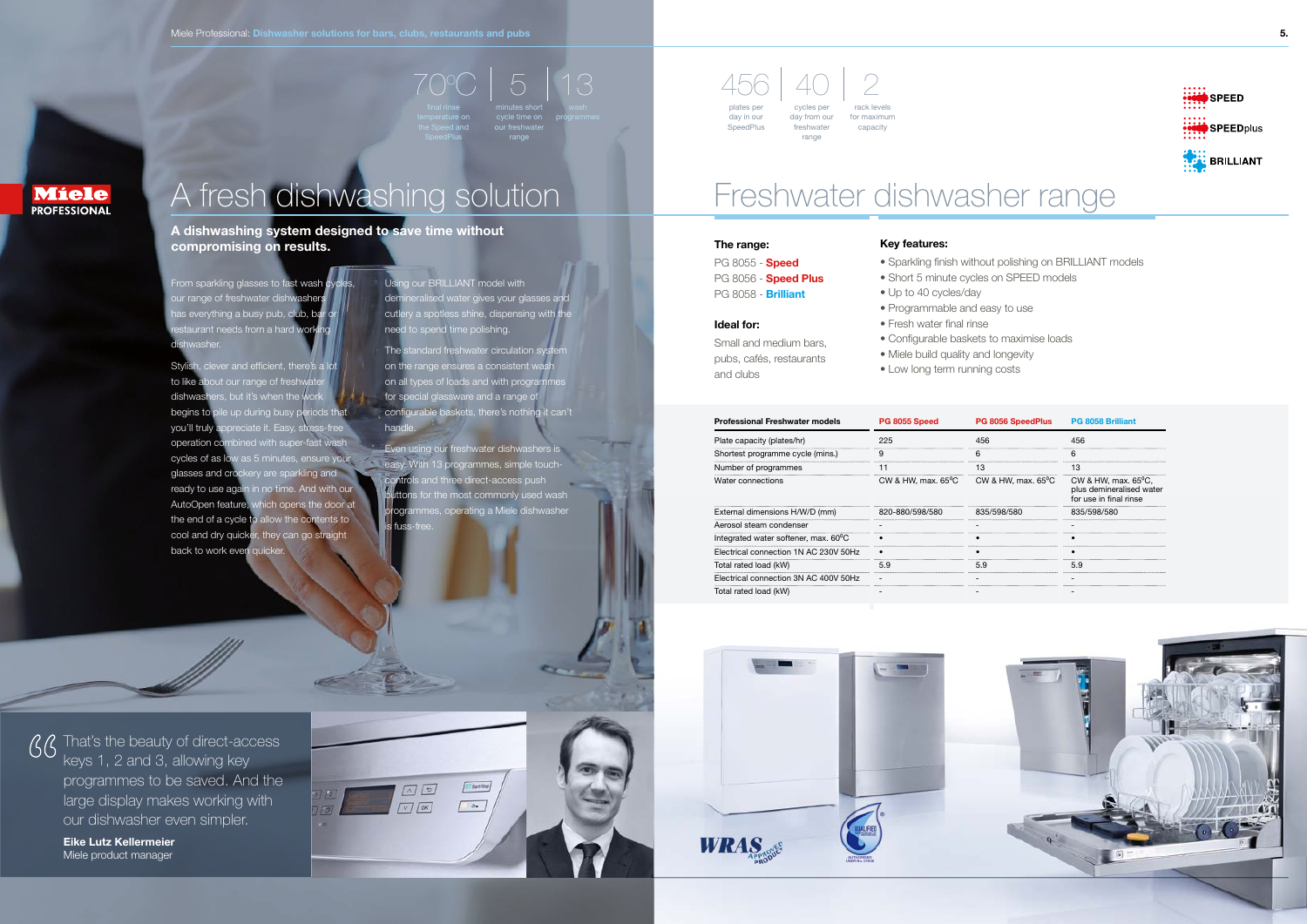## Everything you want from a dishwasher

Whilst speed is essential in a busy restaurant, pub or bar, it should never be at the expense of a high quality clean. A business that values both is exactly where Miele Tank dishwashers will excel and impress, day after day. With a fastest wash cycle of just 50 seconds on our impressive Performance model and just 45 seconds on the smaller **BrilliantCompact** model, a super-fast turnaround of sparkling glasses and crockery is assured.

Easy-to-use touch displays and coloured wash status indicators make operation and set-up fast and simple. They are easy to programme for custom loads and different

levels of soiling too, so your delicate champagne flutes are treated with the same care as heavily soiled plates, all at a touch of a screen.

However, ownership of a Miele dishwasher doesn't just ensure great results, our tank dishwashers are as energy efficient as they are fast. Even in standard mode water, electricity and detergent are all used sparingly, but in the Eco cycle water use is reduced to it's minimum.

baskets pe hour in our

This means the prospect of owning a Miele tank dishwasher is as rewarding in the long term as it is day to day.

# $BB$

# Reliable, fast, efficient

High performance, perfect results and cost efficiency - with a Miele dishwasher I know I am on the safe side.

**Andreas Merschjohann** Proprietor, Königs Hotel



# Tank dishwasher range

### **Key features:**

## **The range:**

PG 8164 - **BrilliantCompact** PG 8165 - **UniversalCompact** PG 8166 - **Universal** PG 8172 - **Performance**

**Ideal for:**

- 
- 
- 
- 
- 
- 
- Large clubs, bars, restaurants

and hotels.

66 1188 50 72 3234 45

PG 8165



hour on the PG 8166

baskets per

PG 8172

hour from the glasses per hour on the PG 8165

seconds shortest wash cycle on the PG 8164

## **Miele PROFESSIONAL**

and hang.

seconds shortest wash cycle on the PG 8172

| Tank models                     | PG 8166 Universal             | PG 8172 Performance       |
|---------------------------------|-------------------------------|---------------------------|
| Dimensions: H/W/D (mm)          | 820-855/600/617               | 1515 (1995) /635/750      |
| Type                            | Freestanding/built under      | Freestanding/Throughfeed  |
| Dishwashing system              | Tank system                   | Tank system               |
| Shortest programme cycle (secs) | 55                            | 50                        |
| Capacity /h                     | 1188 plates                   | 1296 plates               |
| Baskets/h                       | 66                            | 72                        |
| Dishwashing programmes          | $3 + 4$ additional programmes | 3 + additional programmes |





- Fast wash cycles with high quality results
- Highly economical for large, continuous throughputs
- Simple and fast to use with touch display
- Different basket configurations for varying loads
- Elliptical spray arm giving 100% cabinet coverage
- Reliable and low maintenance running costs
- Miele build quality and longevity

| Tank models                     | <b>PG 8164 BrilliantCompact</b> | <b>PG 8165 UniversalCompact</b> |  |
|---------------------------------|---------------------------------|---------------------------------|--|
| Dimensions: H/W/D (mm)          | 725-760/460/617                 | 725-760/600/617                 |  |
| Type                            | Freestanding/built under        | Freestanding/built under        |  |
| Dishwashing system              | Tank system                     | Tank system                     |  |
| Shortest programme cycle (secs) | 45                              | 55                              |  |
| Capacity /h                     | 1600 glasses                    | 3234 glasses or 882 plates      |  |
| Baskets/h                       | 80                              | 66                              |  |
| Dishwashing programmes          | $3 + 4$ additional programmes   | $3 + 4$ additional programmes   |  |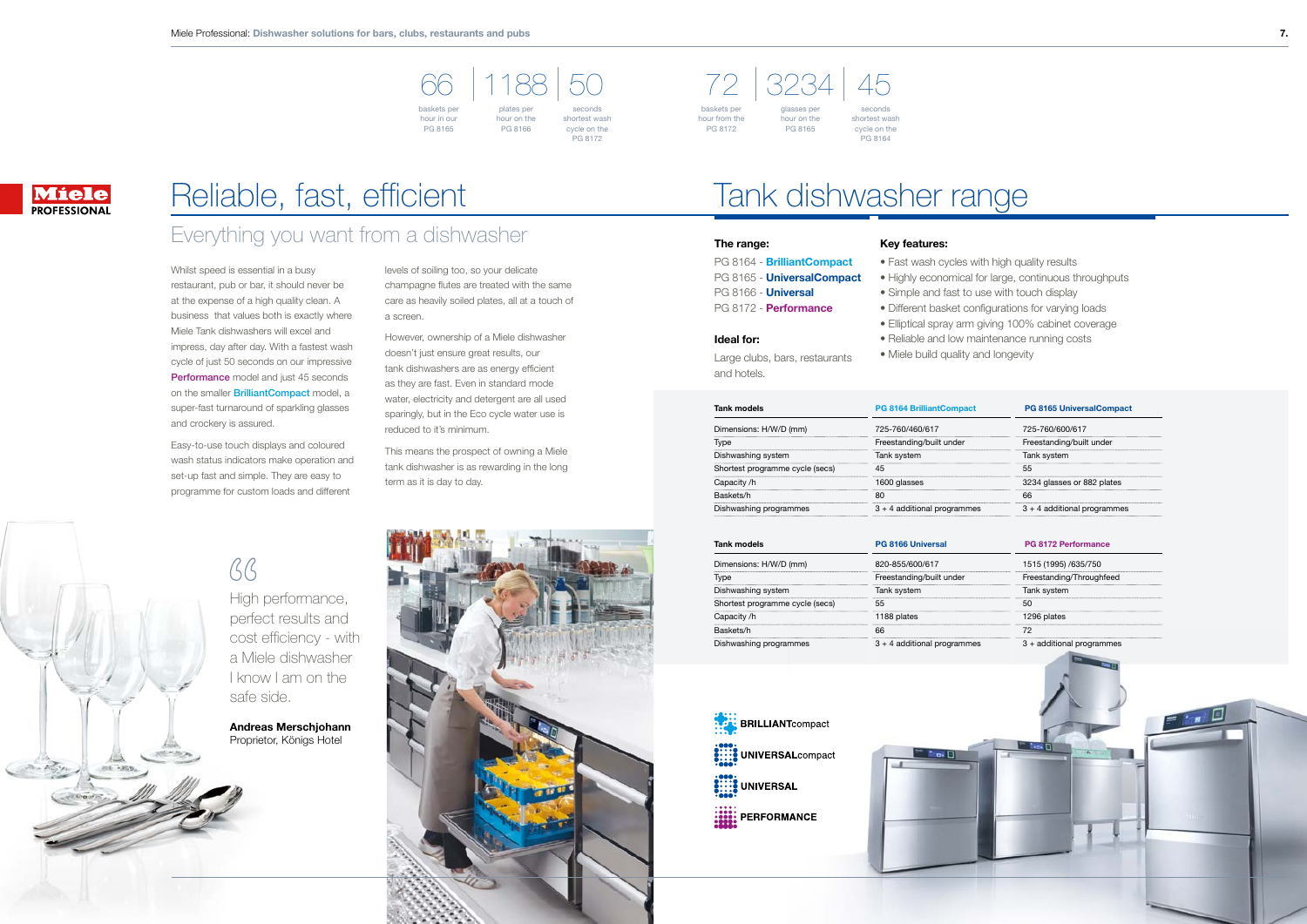**Customisable** touch screen controls mean you can programme your most common wash cycles with ease.



 $BB$ Speed is the key when we're busy. Our superb Miele dishwasher gives us super-quick turnaround of glasses and crockery with the comfort of knowing they will all come out like new, every time! **Andreas Walter** Kitchen chef, Beach Hotel Weisser Berg, Mardorf

# Personalise your dishwasher

Just like the dishwasher itself, Miele baskets excel in terms of their choice materials, excellent workmanship and functional design. A comprehensive basket range ensures simple handling - from saucers to large plates, from pots and pans to delicate glassware and all the other utensils used in a commercial kitchen.

Open, plastic-coated wire baskets produce exceptional cleaning results and allow loads to dry fast.

In addition to a range of baskets, other accessories include plinths and drip trays designed to maximise the space around your dishwasher and reduce basket changeover times.

As well as a range of accessories to suit your needs, the displays and programme options can also be fully tailored.

Our freshwater machines have simple direct access keys; 1-2-3 which can be customised to specific programmes.

The touch screen displays on our tank machines can also be adapted to change the programme selection and edit the symbols.



A full range of baskets, plinths and drips trays will ensure your dishwashing set-up is just how you need it.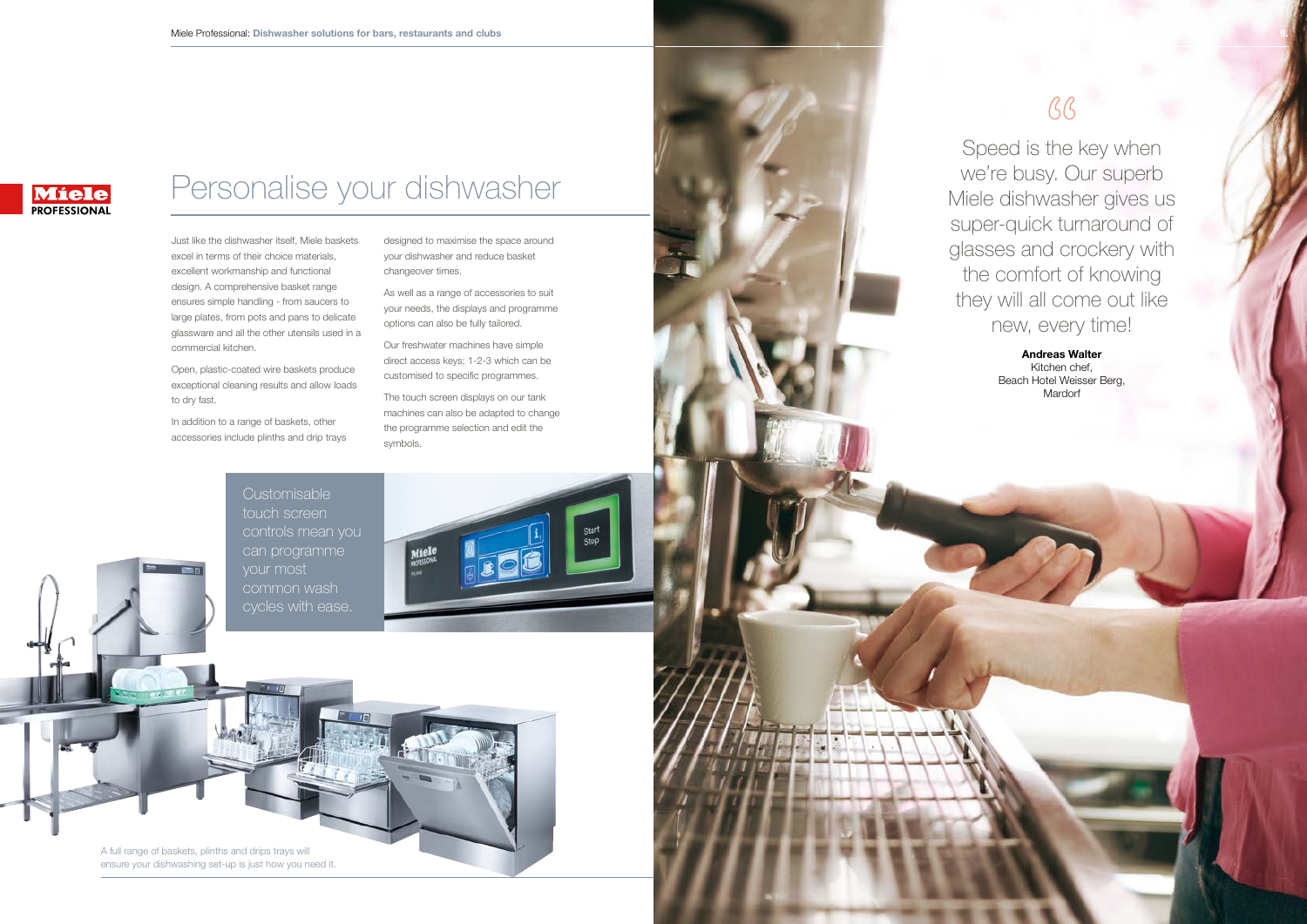

## – Compliance with legislation and directives (e.g. EcoDesign requirements for ErPs)

– Integrated product policy

- 
- 
- Consideration of stakeholder requirements – Selection of material with an aim to use
- secondary raw materials and achieve a high recyclability and, as a consequence, great resource efficiency

### **Production**

- Environment and energy management
- Use of best available techniques
- Avoidance of critical substances



- Short transport routes – Transport bundling – Efficient utilisation of freight space – Use of low-emission transport
- 
- **Usage phase**
- Low consumption levels

– Qualified maintenance and repair service

**Miele PROFESSIONAL** 

Sustainable, cost effective person

We also build our machines to last. This means you will replace them less often, minimising environmental impact and disposal costs as well as enjoying low long-term ownership costs.

- Long product life
- **Disposal**
- Legal compliance ( WEEE, RoHS) – Commitment to optimising recycling processes/increasing recycling quota

Miele's stated aim is to develop efficient and durable products

Producing machines that lead the way in energy and water efficiency not only helps to reduce running costs for the owner, it

also reduces the impact on our environment. At the heart of all our product design is sustainable, cost-effective performance that achieves optimum results.

When a Miele product does eventually come to the end of its useful life, most of it is easily recyclable - so from start to finish we are ensuring maximum sustainability.

Our machines offer many characteristics which significantly contribute to sustainability: low consumption (of energy, water and

> chemical substances), a high proportion of recyclable materials and secondary raw materials and environmentally friendly procedures.

Investing in Miele not only brings energy savings and superb performance using state-of-the-art technologies, it brings the reassurance of investing in a company that's committed to sustainable and efficient production processes and reducing its environmental impact.

All Miele Professional products are certified to ISO 9001, ISO14001, OHSAS 18001 and SA 8000 standards.

# High quality means low impact

**Miele stands by its responsibility for climate protection. Through consistent improvements in efficiency in production and in buildings, we have been able to achieve a significant reduction in energy consumption.** *Dr Eduard Sailer, Miele board member responsible for technology at Miele*

Miele has been a member of the UN Global Compact, an initiative promoting sustainability in businesses, since 2004

## **Miele PROFESSIONAL**

Miele, a family owned company, was awarded the **2014 German Sustainability Prize**





57% 2,860,000 2004 kWh energy saving per year at our new office in Gütersloh